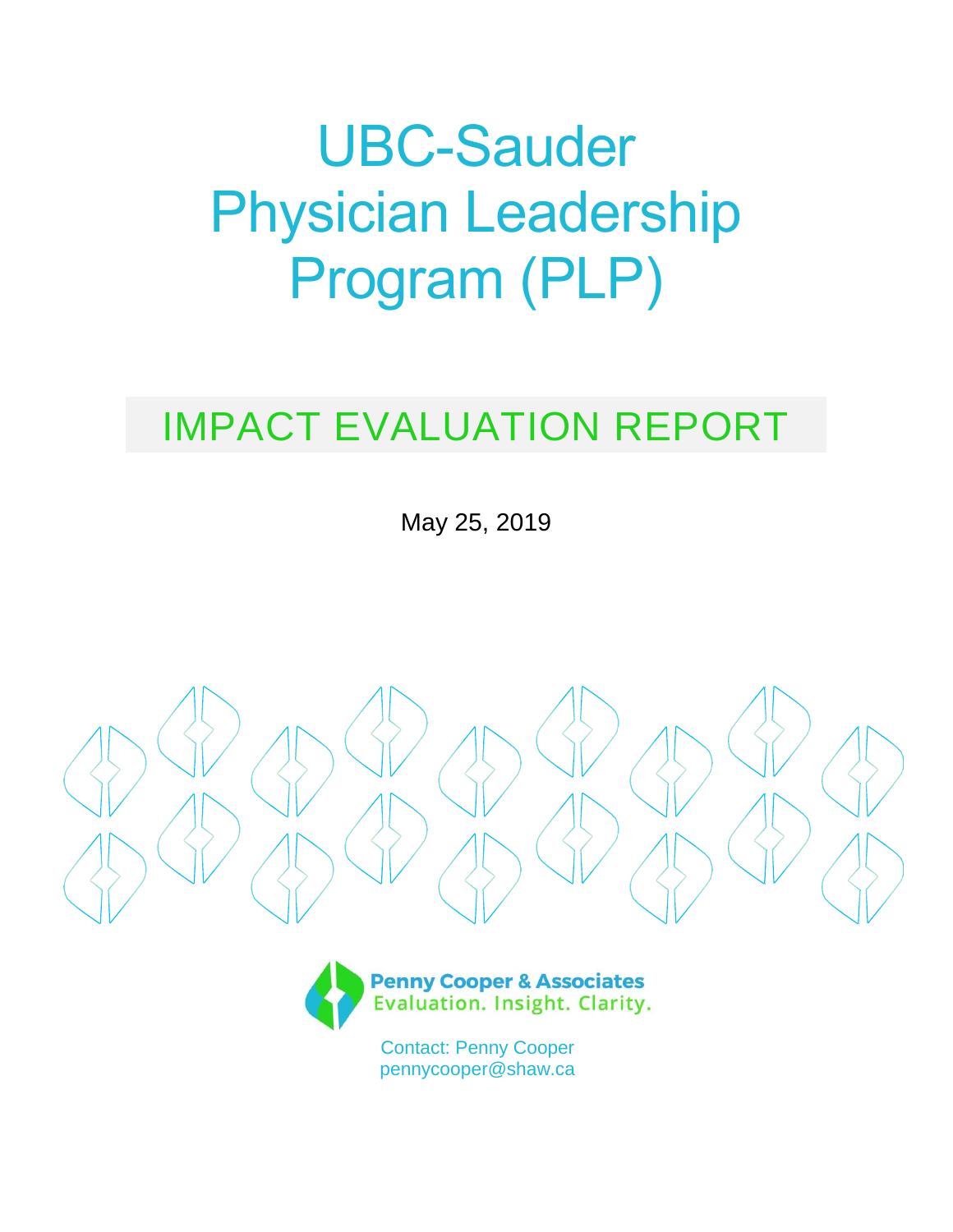# Table of Contents

|    |                  | $Findings \  \, \ldots \  \, \ldots \  \, \ldots \  \, \ldots \  \, \ldots \  \, \ldots \  \, \ldots \  \, \ldots \  \, \ldots \  \, \ldots \  \, \ldots \  \, \ldots \  \, \ldots \  \, \ldots \  \, \ldots \  \, \ldots \  \, \ldots \  \, \ldots \  \, \ldots \  \, \ldots \  \, \ldots \  \, \ldots \  \, \ldots \  \, \ldots \  \, \ldots \  \, \ldots \  \, \ldots \  \, \ldots \  \, \ldots \  \, \ldots \  \, \ldots \$ |
|----|------------------|---------------------------------------------------------------------------------------------------------------------------------------------------------------------------------------------------------------------------------------------------------------------------------------------------------------------------------------------------------------------------------------------------------------------------------|
|    |                  |                                                                                                                                                                                                                                                                                                                                                                                                                                 |
|    |                  |                                                                                                                                                                                                                                                                                                                                                                                                                                 |
|    |                  |                                                                                                                                                                                                                                                                                                                                                                                                                                 |
|    |                  |                                                                                                                                                                                                                                                                                                                                                                                                                                 |
|    | 3.1              |                                                                                                                                                                                                                                                                                                                                                                                                                                 |
|    | 3.2              |                                                                                                                                                                                                                                                                                                                                                                                                                                 |
|    | 3.3 <sub>2</sub> | Organizational Requirements, Processes and Supports for the PLP and Participants 11                                                                                                                                                                                                                                                                                                                                             |
| 4. |                  |                                                                                                                                                                                                                                                                                                                                                                                                                                 |

# Table of Figures

| Figure 4. Participants' Motivations for Taking the PLP (% of Survey Respondents) 4         |  |
|--------------------------------------------------------------------------------------------|--|
|                                                                                            |  |
| Figure 6. Participants and Sponsors Agreeing PLP Had a Significant Impact on Participant's |  |
| Figure 7. Top 6 Effectiveness Impacts: Communication & Relationship-Building (% of Survey  |  |
| Figure 8. Other Effectiveness Impacts: Systems Thinking & Evidence Use (% of Survey        |  |
|                                                                                            |  |
| Figure 10. Participants Reporting Barrier to Completing ALP (% of Survey Respondents) 15   |  |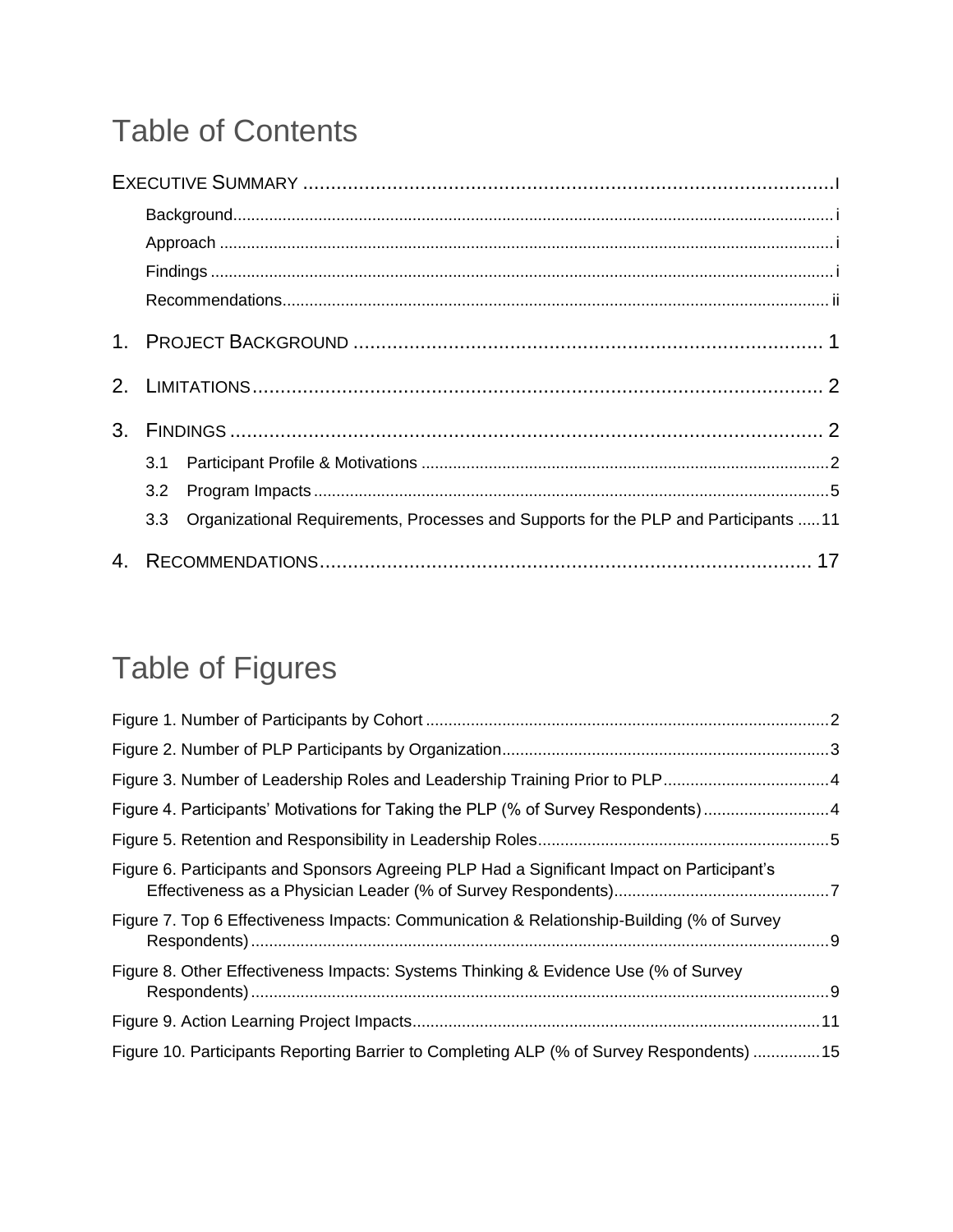# Executive Summary

#### **BACKGROUND**

In Fall 2018, the University of British Columbia (UBC)-Sauder Physician Leadership Program (PLP) Joint Advisory Board commissioned a formal evaluation of the program to assess the impact of the PLP in developing the capacity of physicians to be leaders of change in the health system. Penny Cooper & Associates was selected as an external consultant to conduct the evaluation.

#### **APPROACH**

A sequential, mixed methods approach was used to complete the evaluation. Key informant interviews (n=35) were conducted with a wide range of stakeholders, including program funders, health authority vice presidents responsible for physician leadership development, other health authority stakeholders whose roles intersect with the PLP, former program participants and PLP coaches. A review of key internal documents was also conducted. The document review and interview findings formed the foundation for two surveys: one for former program participants (N=362), and one for participants' health authority sponsors (N=137). The survey response rates were 41% for the participant survey (n=150), and 43% for the sponsor survey (n=59). Response rates are within normal parameters for surveys involving BC physicians.

#### **FINDINGS**

The evaluation results were overwhelmingly positive. The evaluation confirmed that the PLP is meeting its mission and objectives. PLP participants are being retained in leadership roles in the health system and the program is perceived to have had a significant impact on participants' interest in leadership. The program also appears to have had a significant impact on participants' effectiveness as leaders across a range of dimensions. There are opportunities to increase the system-level impact of the program by improving the connections between the program and the organizations that sponsor participation.

#### *PLP participant profile & target market*

The evaluation confirmed anecdotal evidence that the market for the program has changed over time. Newer PLP cohorts are less experienced leaders than earlier cohorts. They are more likely to have less than five years of leadership experience, less likely to have a formal leadership role, and less likely to have prior leadership training than earlier cohorts. This trend is reflected in some disagreement among key stakeholders as to the target market for the program. It also raises questions about whether the program can be stretched to accommodate the wide range of leadership experience that participants bring and that stakeholders want to send on the course.

#### *Impact of the PLP on engagement in physician leadership*

PLP graduates are being retained in leadership roles in the health system. Over 90% are currently in leadership roles, and over two thirds have more responsibility compared to prior to the PLP. A large majority of PLP graduates (over 80%) indicated that the PLP had a significant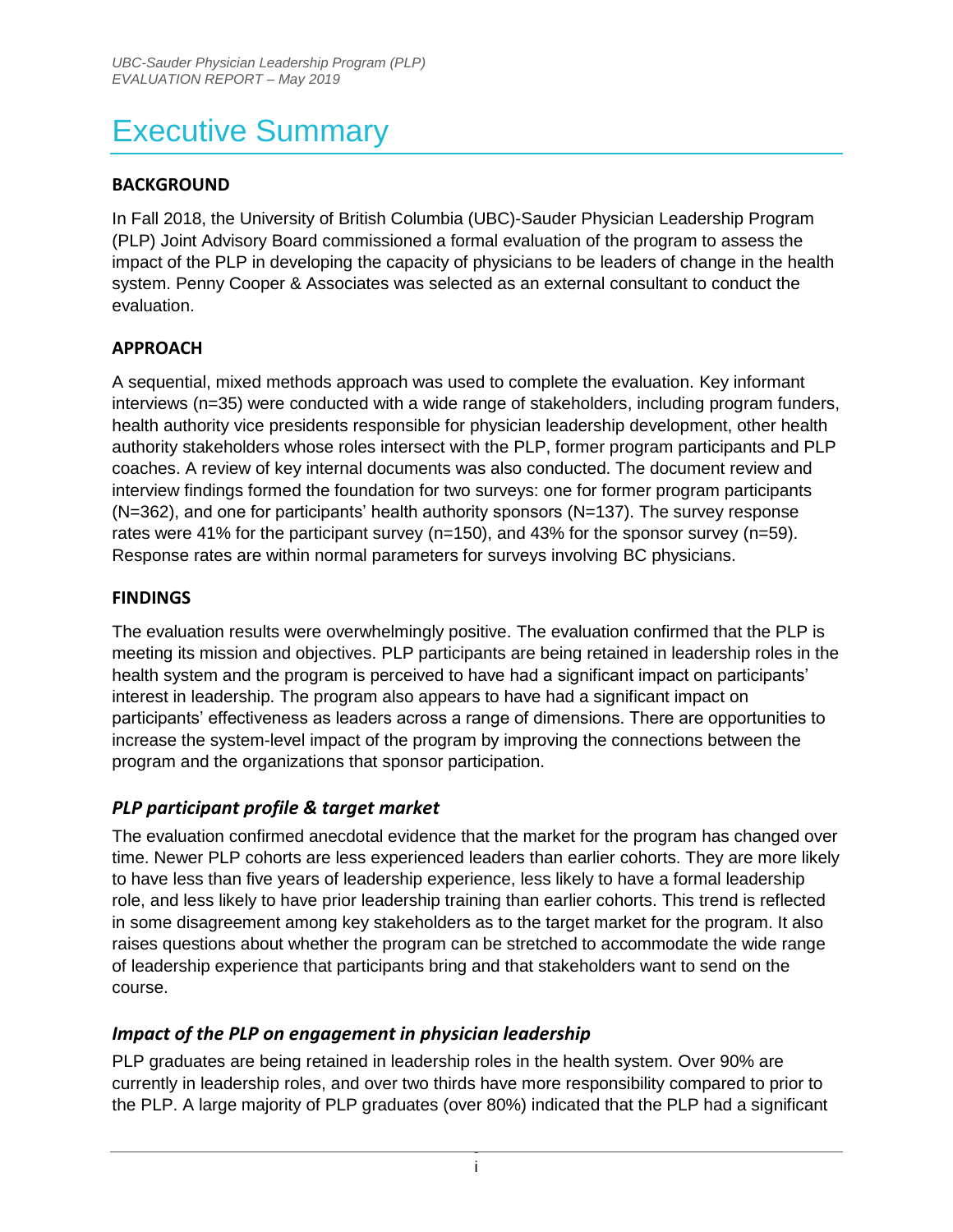impact on their interest in formal leadership roles. Qualitative data suggests the PLP plays an important role in triggering or re-energizing engagement in leadership.

#### *Impact of the program on physician leader effectiveness*

Over 90% of PLP participants and 77% of PLP sponsors indicated that the PLP had a significant impact on the participant's effectiveness as a physician leader. The key areas of individual impact were related to effectiveness in communication and relationship-building (e.g. behaving as a confident leader; building relationships to influence change; presenting a persuasive case for change; adopting more collaborative approaches to problem-solving; inspiring others to action). There was also evidence of impacts around the application of systems-thinking and evidence-use, although these impacts appeared to be less strong. Organizational impacts were challenging for stakeholders to identify; this may be due in part to the absence of clearly articulated system-level program objectives (i.e. objectives that relate to how the program contributes to more effective or engaged leadership at the organizational or health system level) and embedded mechanisms for assessing organizational impacts.

#### *Organizational support to increase the impact of the PLP*

The PLP is starting to be anchored within broader leadership development programs or pathways in some health authorities, which supports the program's impact. Overall, however, there appear to be many opportunities to strengthen the connection between the PLP and health authorities to increase the program's impact.

No unintended consequences of the PLP, either positive or negative, were identified by the evaluation.

#### **RECOMMENDATIONS**

Formal recommendations from the evaluation will be developed by the Joint Advisory Board. Recommendation "territory" for consideration include the following:

- 1. Consider whether there is a need / opportunity for two separate streams of physician leadership training. In addition to the existing PLP, a separate stream could include teambased leadership training, and / or leadership training for potential physician leaders.
- 2. Articulate more concrete, measurable program outcomes for the PLP (individual & organizational)
- 3. Embed systems to monitor PLP performance against outcomes (individual & organizational)
- 4. Define an increased role and set of expectations of sponsor and operational counterparts in the PLP
- 5. Consider mechanisms to better integrate Action Learning Projects with organizational structures and / or priorities
- 6. Consider developing content and delivery mechanisms for PLP "refreshers"
- 7. Support / continue to advocate for health authorities to:
	- a. Adopt systematic, pro-active approaches to PLP participant selection (e.g. Interior Health, Fraser Health)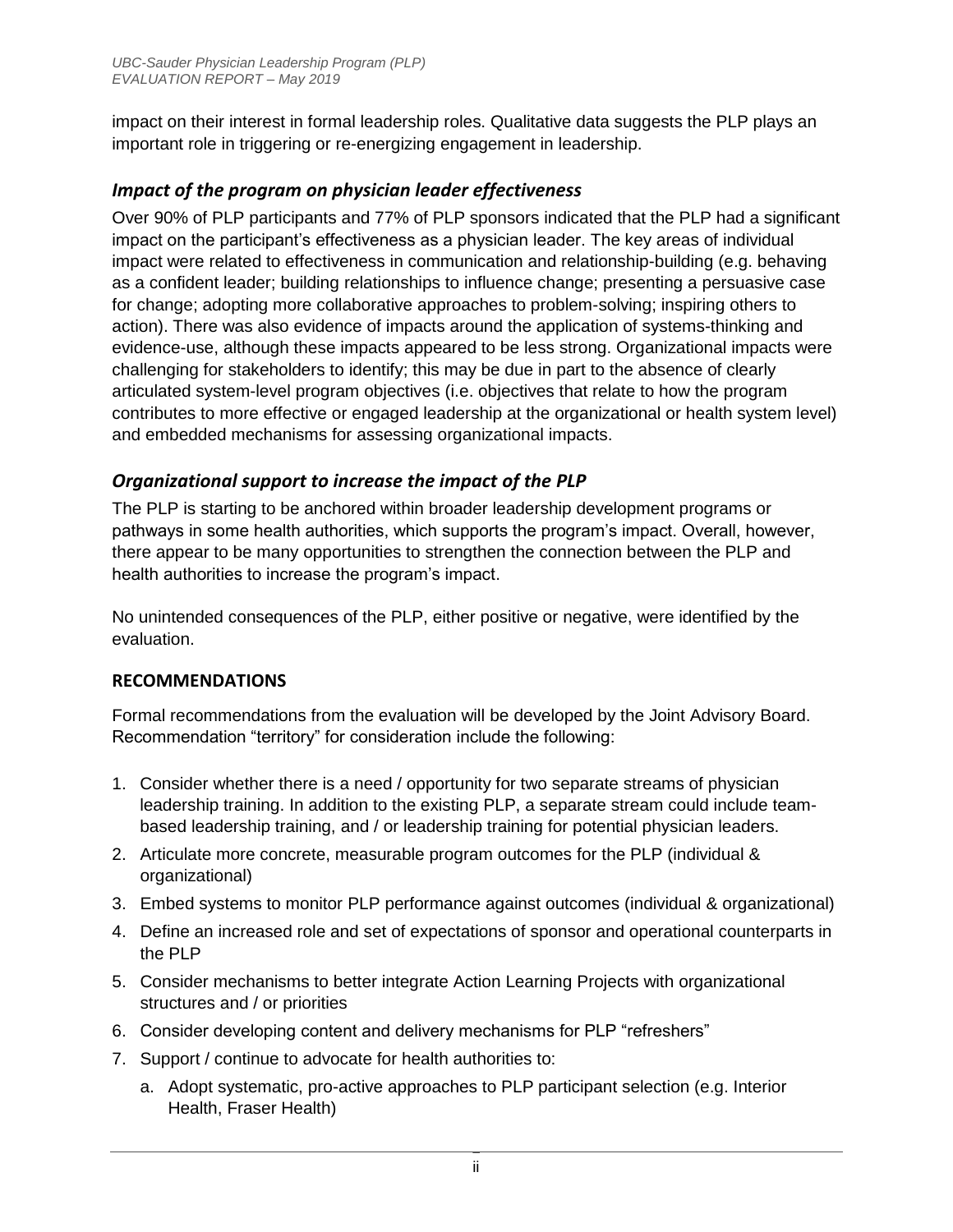- b. Systematize internal reporting after PLP participation
- c. Design opportunities for ongoing coaching / mentoring for PLP graduates
- d. Create opportunities for PLP peer networking and shared learning
- e. Improve support for effective data access and data use by PLP participants and graduates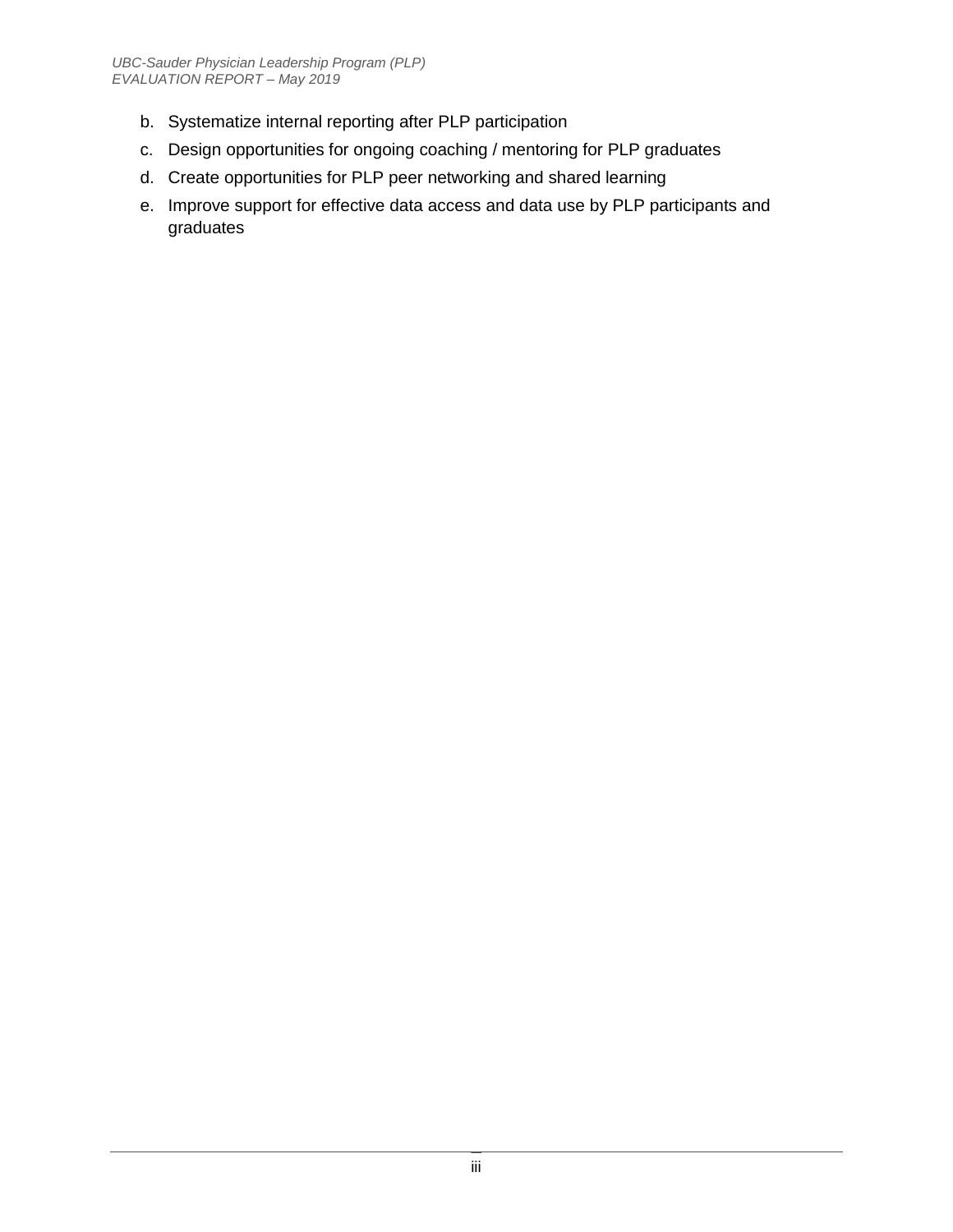# 1.Project Background

The University of British Columbia (UBC)-Sauder Physician Leadership Program (PLP) was created in 2013 to build capacity for leading change in health care in BC. The program targets physicians who are taking on leadership roles in their health authority, and aims to help develop the leadership knowledge, behaviours and skills they need to effectively engage in the planning, delivery and transformation of BC's health care system. The program is supported primarily through funding from the Specialist Services Committee (SSC) and Shared Care Committee (SCC). It is overseen by a Physician Leadership Program Joint Advisory Board which consists of various representatives from Vancouver Coastal Health Board, Health Authority Vice Presidents of Medicine (VPs), SSC, UBC-Sauder, and the BC Patient Safety and Quality Council. As of Fall 2018, ten cohorts of physicians (approximately 350 individuals) had completed the program.

In Fall 2018, the PLP Joint Advisory Board commissioned a formal evaluation to assess the impact of the PLP in developing the capacity of physicians to be leaders of change in the health system. Penny Cooper & Associates was selected as an external consultant to conduct the evaluation. The primary purpose of this evaluation was to assess the effectiveness of the PLP in meeting its key goal of building capacity of physicians to be leaders of change in the health system.

The evaluation was guided by six high-level questions:

- 1. What is the PLP *participant profile* and how has this changed over time?
- 2. How are PLP participants *engaged* in physician leadership, and what is the *role of the PLP in their leadership journey*?
- 3. How has the PLP affected participants' *effectiveness* as physician leaders?
- 4. How have PLP participants been *supported in their leadership journeys* during and since the PLP?
- 5. Have there been any *unintended consequences* from the PLP?
- 6. How could the program be modified to increase its impact?

The PLP objectives were used as the framework against which to measure impact.

A sequential, mixed methods approach was used to complete the evaluation. Key informant interviews (n=35) were conducted with a wide range of stakeholders, including program funders, health authority VPs responsible for physician leadership development, other health authority stakeholders whose roles intersect with the PLP, former program participants and PLP coaches. A review of key program documents was also conducted. The document review and interview findings formed the foundation for two surveys: one for former program participants (N=362), and one for participants' health authority sponsors (N=1371). The survey response rates were 41% for the participant survey (n=150), and 43% for the sponsor survey (n=59). Response rates

<sup>&</sup>lt;sup>1</sup> Many sponsors had sponsored more than one PLP participant.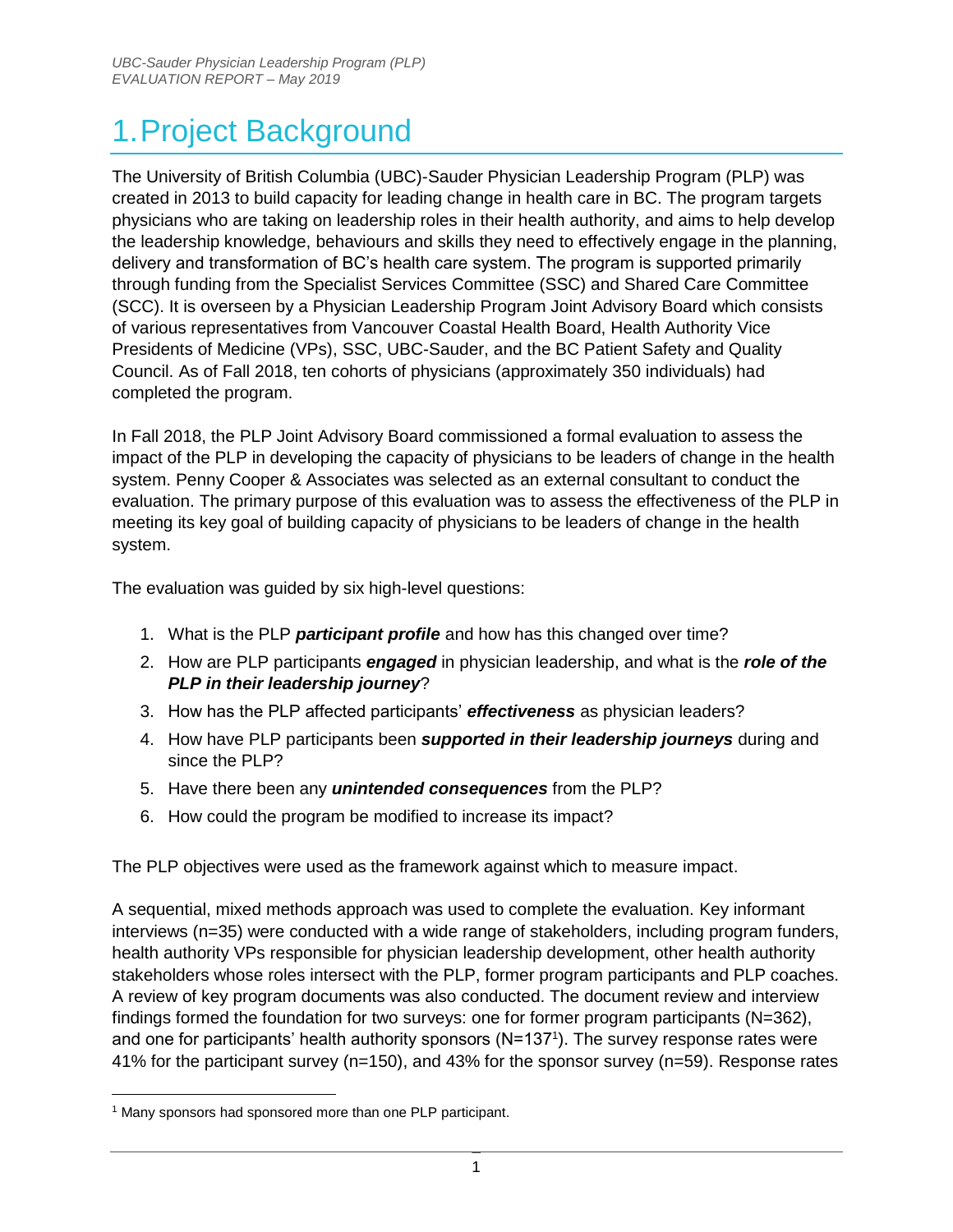are within normal parameters for surveys involving BC physicians. Response distribution for the participant and sponsor surveys was reflective of cohort numbers and distribution of cohort seats across health authorities.

## 2.Limitations

A key limitation of this evaluation was the absence of clearly articulated, measurable program objectives against which to measure the impact of the program. Related to this, the absence of baseline or monitoring data meant that the evaluation design was reliant on participant and sponsor recall, self-report data and organizational stakeholders' perceptions of impact. The engagement of a wide range of program stakeholders as well as the mixed methods design aimed to mitigate these limitations as far as possible, and the consistency of findings across data sources does provide a level of confidence in the evaluative conclusions.

# 3.Findings

#### **3.1 PARTICIPANT PROFILE & MOTIVATIONS**

#### *3.1.1 Participant profile*

The PLP is reaching its intended target market (i.e. senior physicians taking on leadership roles in health authorities). However, the participant profile has changed over time. Overall, later cohorts*<sup>2</sup>* are less experienced physician leaders than earlier cohorts.

The earliest cohorts (2013-2014) had around 25 participants. Cohorts since then have had between 33-43 participants, with variability particularly over the past four cohorts.





 <sup>2</sup> Cohorts 1-5 were grouped as "early cohorts" and compared to cohorts 6-10 "later cohorts".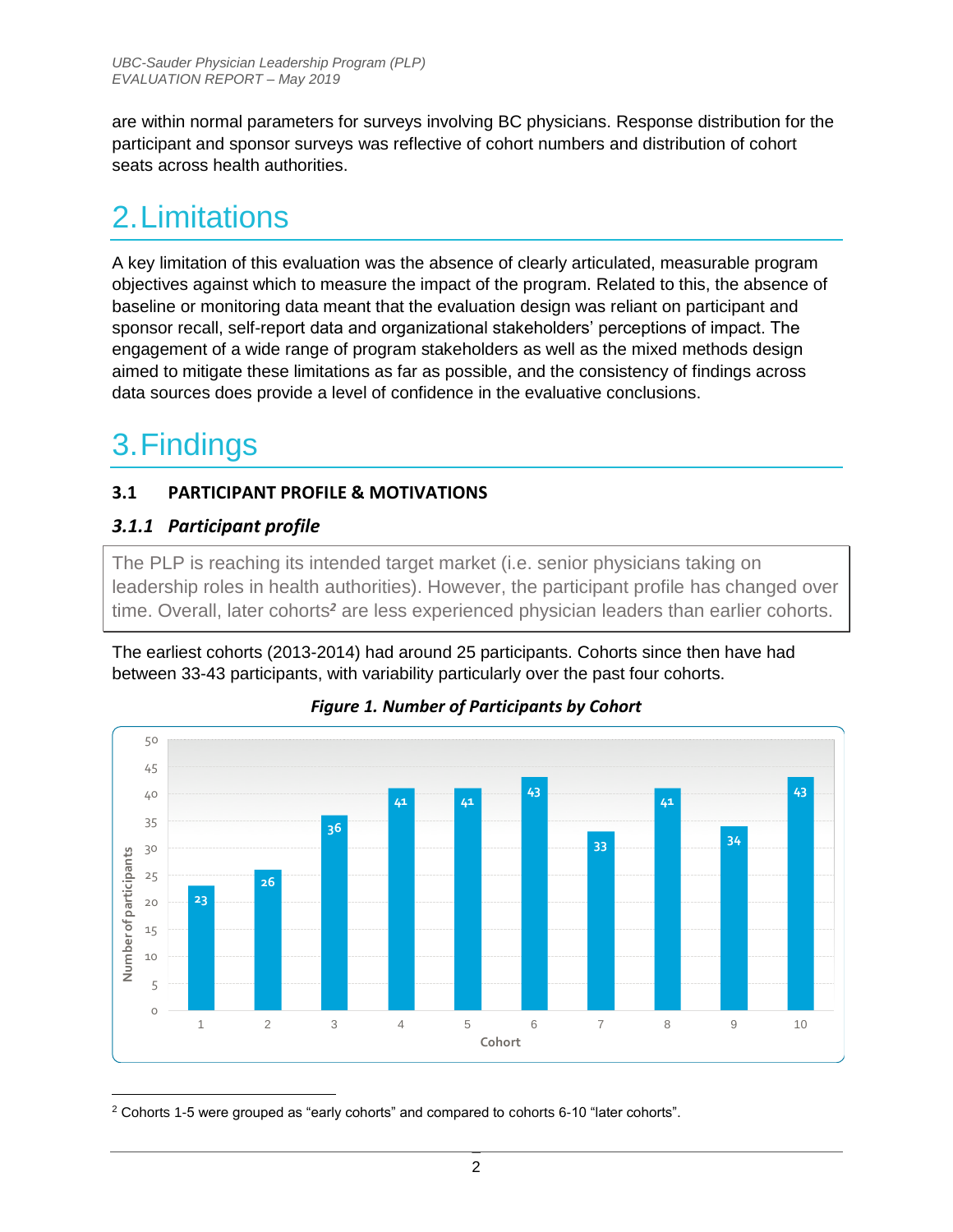The distribution of participants reflects the number of seats that have been allocated to each of the health authorities and the Joint Collaborative Committees. At present, there are no seats allocated to physician leaders in the First Nations Health Authority. Stakeholders did not articulate any concerns about the allocation of seats.





As noted earlier, the PLP is designed for senior physicians. The evaluation found that over three quarters (76%) of program participants have been practising for over ten years, and more than one third (34%) have been practising for over 20 years.

However, upon program entry, later cohorts are less experienced physician leaders than earlier cohorts. More among later cohorts did not have a leadership role when they entered the program, and fewer held three or more leadership roles. More among later cohorts had less than five years' leadership experience (66% of later cohorts compared to 52% of earlier cohorts) and fewer had more than ten years' experience (9% of later cohorts compared to 24% of earlier cohorts). Fewer among later cohorts had any prior formal leadership training.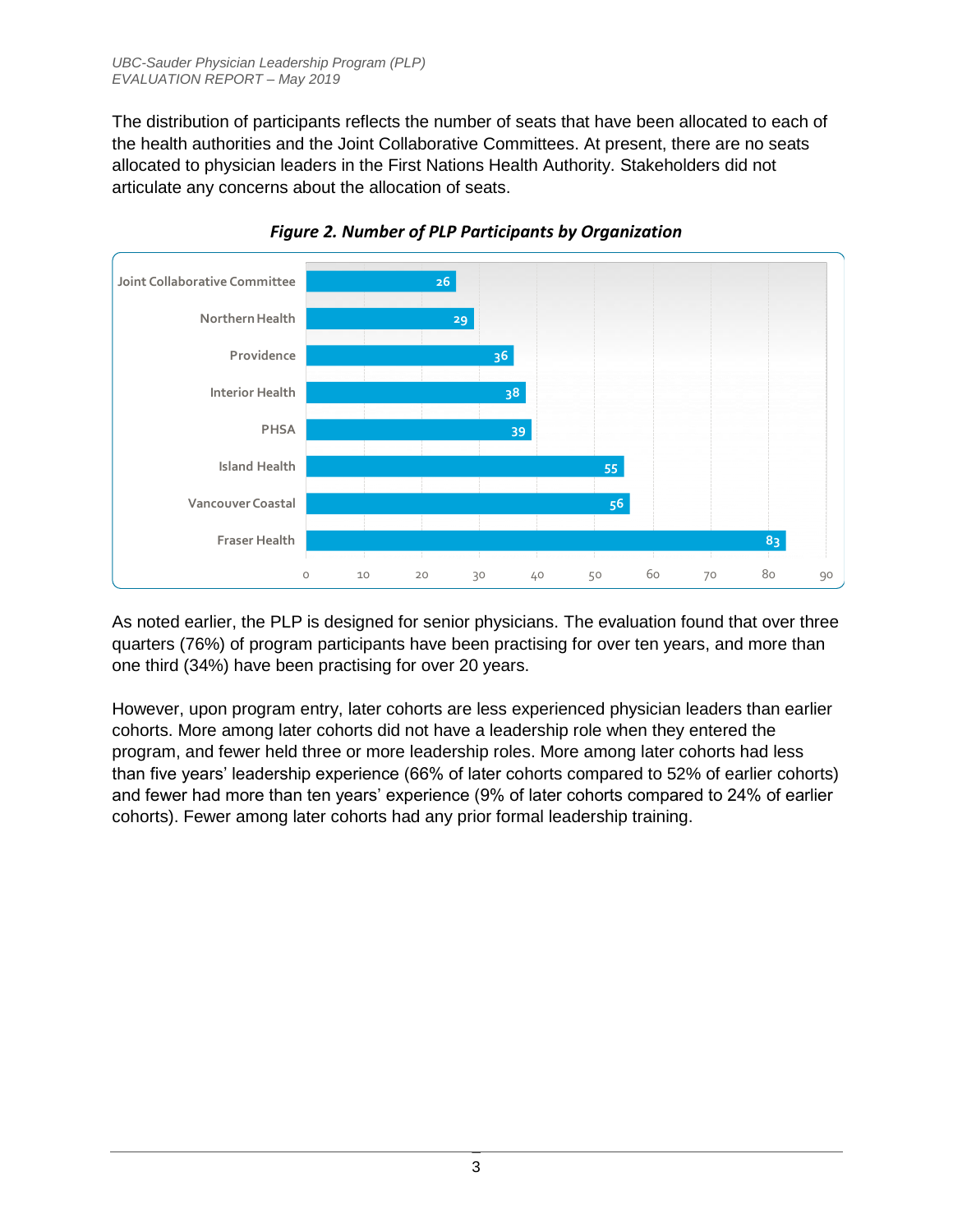

*Figure 3. Number of Leadership Roles and Leadership Training Prior to PLP*

#### *3.1.2 Participant motivations*

Interest in leadership is the most common motivation for taking the PLP, in line with one of the PLP's key target market objectives.

Participants identified a number of motivations for taking the PLP, including interest in physician leadership, a request from another leader, awareness of specific knowledge, skill or behaviour gaps and colleagues' recommendations.



*Figure 4. Participants' Motivations for Taking the PLP (% of Survey Respondents)*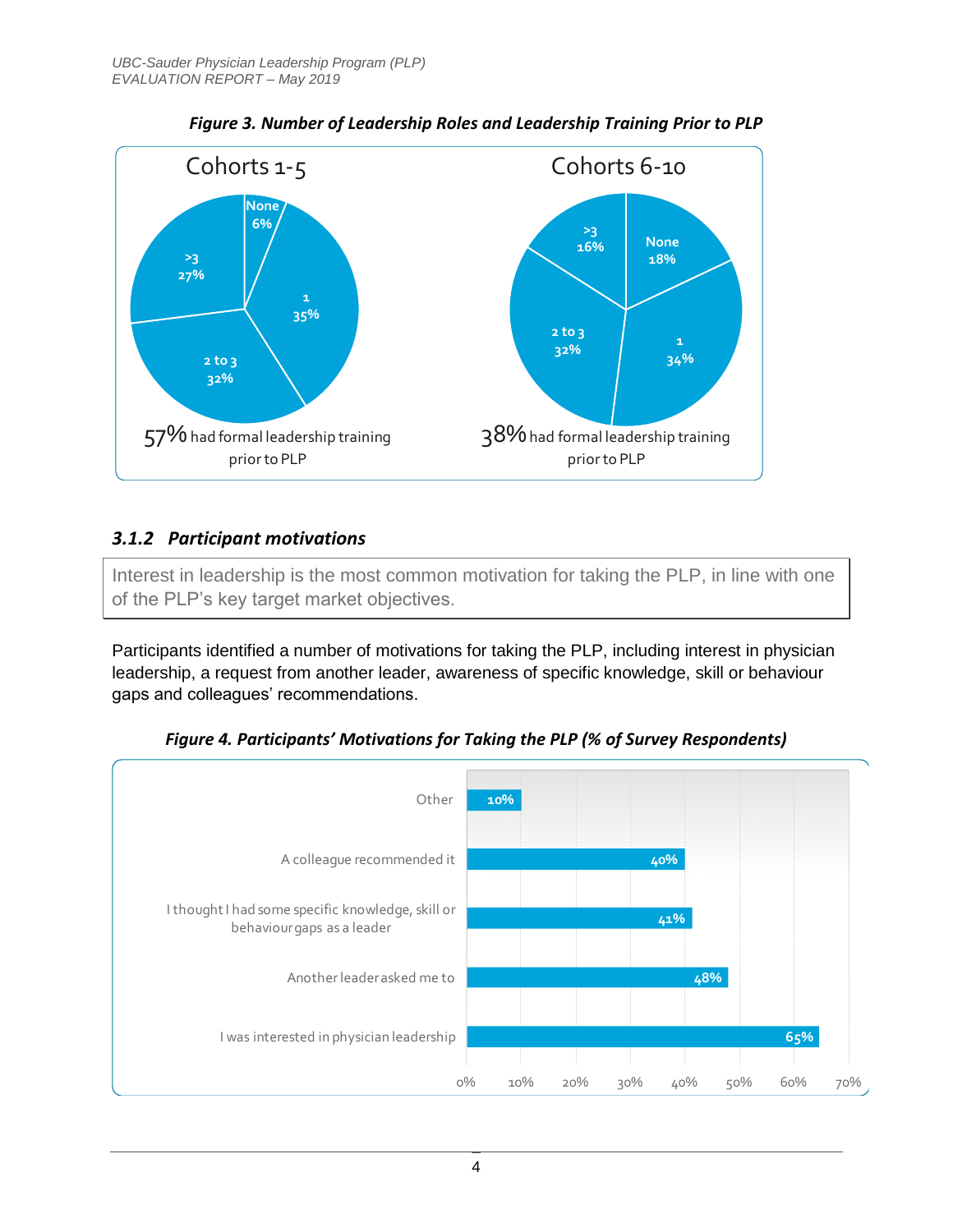Qualitative data suggest that many of the 35% who did not indicate interest in physician leadership as a motivation simply had more immediate or top-of-mind needs (e.g. specific gaps) rather than a lack of interest in physician leadership. However, interviews with non-participant stakeholders suggested that some physician leaders who participate do not have a high level of inherent interest in physician leadership (i.e. may be in leadership roles by default or were told they needed to take the course) and that these individuals often benefit less from participation.

#### **3.2 PROGRAM IMPACTS**

 $\overline{a}$ 

#### *3.2.1 Impact of the PLP on participants' leadership journey*

PLP participants are being retained in leadership roles in the health system and the program is perceived to have had a significant impact on participants' interest in leadership.

The evaluation found that over 90% of PLP graduates are currently in leadership roles<sup>3</sup>. Qualitative data suggests that many of those who are not currently in leadership roles have retired or are semi-retired.

Furthermore, over two thirds of participants have more responsibility now than they did prior to the PLP.



#### *Figure 5. Retention and Responsibility in Leadership Roles*

A strong majority (over 80%) of participants agreed that the PLP had a significant impact on their interest in formal leadership roles; over one third (35%) strongly agreed. As a further sign

<sup>&</sup>lt;sup>3</sup> The participant survey asked respondents to identify the type of leadership position they held; however, data were insufficient for reporting.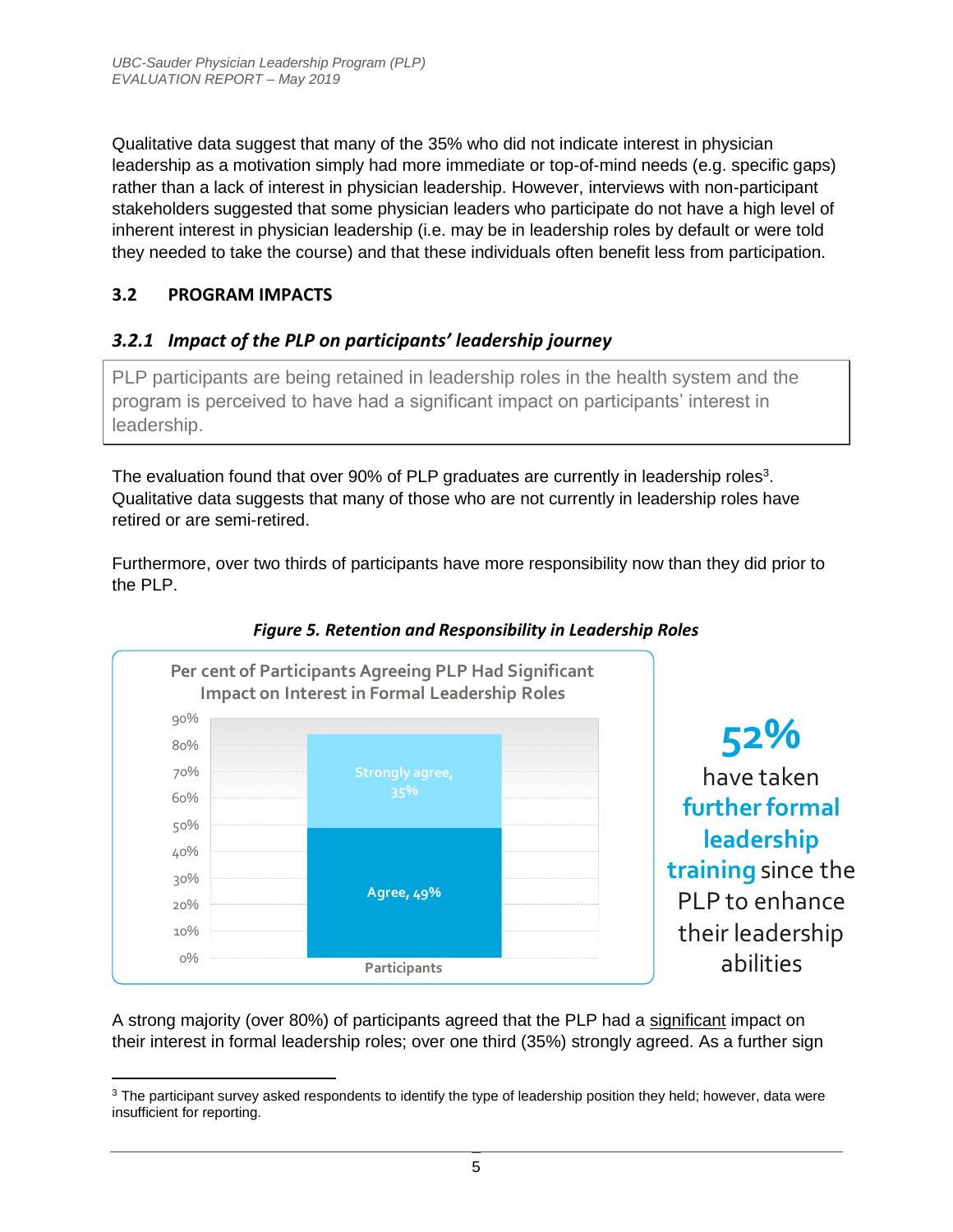of sustained interest in leadership development, over half (52%) of respondents indicated that they had taken further formal leadership training since the PLP to enhance their leadership abilities.

At a system level, stakeholders were not able to make a clear link between physician participation in the PLP, interest in leadership, and retention in leadership roles. This did not appear to be problematic, as stakeholders indicated that the program was not necessarily set up to increase retention and recognized that there are many other factors that influence a physician leader's ongoing interest in leadership after taking the PLP.

Qualitative data supports the hypothesis that the PLP's role in fostering leadership interest is about triggering or re-energizing engagement. Participants spoke enthusiastically about this impact:

*"It let the genie out of the bottle in terms of finding out how interesting leadership is."*

*"I initially went in to improve my skills. But it really sparked my interest in leadership. I realized I really like this."*

*"I think this opportunity opened many doors for me and started me on a journey that I had not expected but find challenging and rewarding."*

*"Participating in the PLP actually kept me in my role. I was frustrated with myself as a leader, the organization, the barriers to change. This course helped me take a very different view."*

No positive or negative unintended consequences with respect to the PLP's impact on physician leadership engagement or the leadership journey were identified.

#### *3.2.2 Impact of the PLP on participants' effectiveness as physician leaders*

The program appears to have had a significant impact on participants' effectiveness as leaders across a range of dimensions. The strongest impacts were related to effectiveness in communication and relationship-building. There was also evidence of impact around application of systems thinking and evidence-use.

Nearly 90% of participants, and more than three quarters (77%) of sponsors agreed that the PLP significantly increased the participant's effectiveness as a physician leader. More than three quarters (77%) of sponsors also agreed that the PLP contributed to building the physician's capacity to lead change in BC's health care system.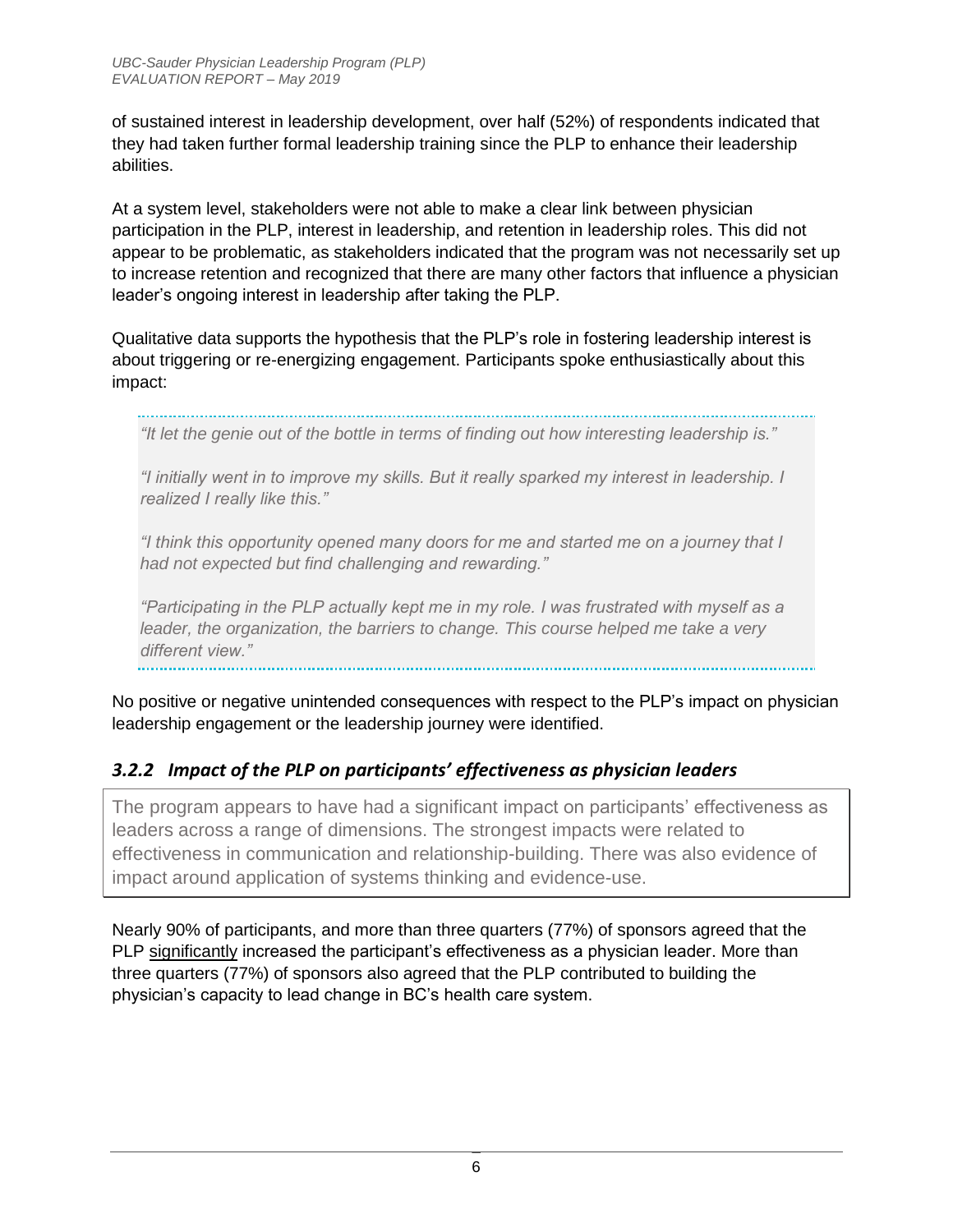



Overall, the qualitative data supports the survey data about the overall impact of the program on participants' effectiveness as physician leaders. Many program participants used strong language to describe the positive impacts:

*"Excellent program that changed my thinking and likely the course of my career."*

*"PLP actually has the capability of influencing how you view the world and interact with others. It can change what you do on a day-to-day basis, even outside medical leadership. Powerful."*

*"The experience was transformative."*

*"It was an amazing program and I learned so much about human behavior, communication, and personal ownership that I use every day."*

Sponsors and other stakeholders were more measured in their observations about the program's impact on physician leadership effectiveness, but still broadly supportive of the program's capacity for positive impact on participants going in with sufficient self-awareness and interest in leadership.

A key theme among program stakeholders is that the personal qualities a participant brings into the program affects the likelihood of the program having an impact on their effectiveness. The most frequently mentioned qualities were self-awareness and interest in leadership.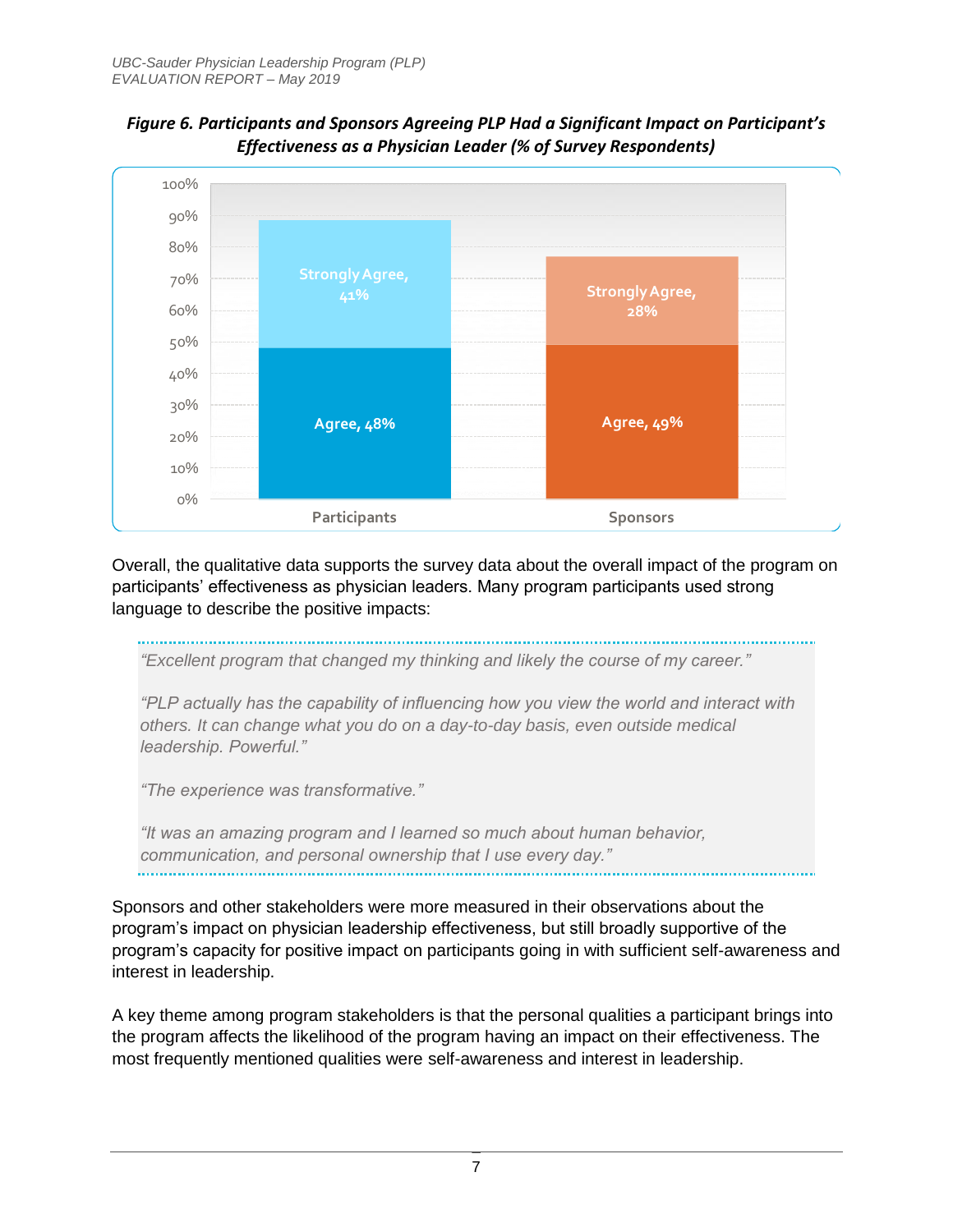$\overline{a}$ 

*leadership skills rather than on the program necessarily."*

*"The physician I sponsored was already very engaged, skilled and a strong leader. The responses I provided [in the sponsor survey] are reflective on her already having strong* 

*"The sponsored physician turns out to have little insight into their personal behaviours.*  [They were] not "mature" enough in a leadership capacity to benefit from the course. *Organizationally I believe the program has been a great success, but for this individual there has been no measurable impact."*

Among health authority VPs, there were a range of opinions about the program's impact on the effectiveness of individual leaders. The most enthusiastic VPs were able to identify specific behaviour changes.

*"I can see behaviour change. They are more energized, more empowered, and more "can do". They become better at working with other physicians. They learn how to leverage people to get what they want. They recognize that you have to work with the Ministry and administration to get stuff done. And they realize it's not always about asking for more money."*

Other VPs were more qualified in their response, observing that it is difficult to isolate the effects of the PLP from other influences:

*"It's hard to say, measurably, because there's such a spectrum of starting points for*  leaders. It gives people a lot of background and seeds ideas ... and it has made people *better in their roles."*

The least enthusiastic VPs were still very supportive of the program, even if they were not convinced about its impact on participants' effectiveness as leaders.

*"Before and after, I can't see much of a difference in the participants. But it does provide perspective and helps them understand there's another way to do things. It maybe broadens their horizons and they become more effective in their experiential learning. I still support it because there is a demand, and it is a nice reward for people who are taking on the roles. From that perspective alone, it has value."*

The key impacts were related to participants' effectiveness in communication and relationshipbuilding<sup>4</sup>. There was also evidence of impacts around the application of systems thinking and evidence-use, although these impacts appeared to be less strong.

<sup>&</sup>lt;sup>4</sup> The key informant interviews were used to identify the types of impacts that the program was perceived to have had. These formed the basis for survey questions, which aimed to quantify the extent to which the impacts applied to the wider participant base. The impact types generated from the interviews were compared against the PLP's stated objectives. Impact areas that were in the program objectives but which did not emerge from the interviews, were added to the list of survey items.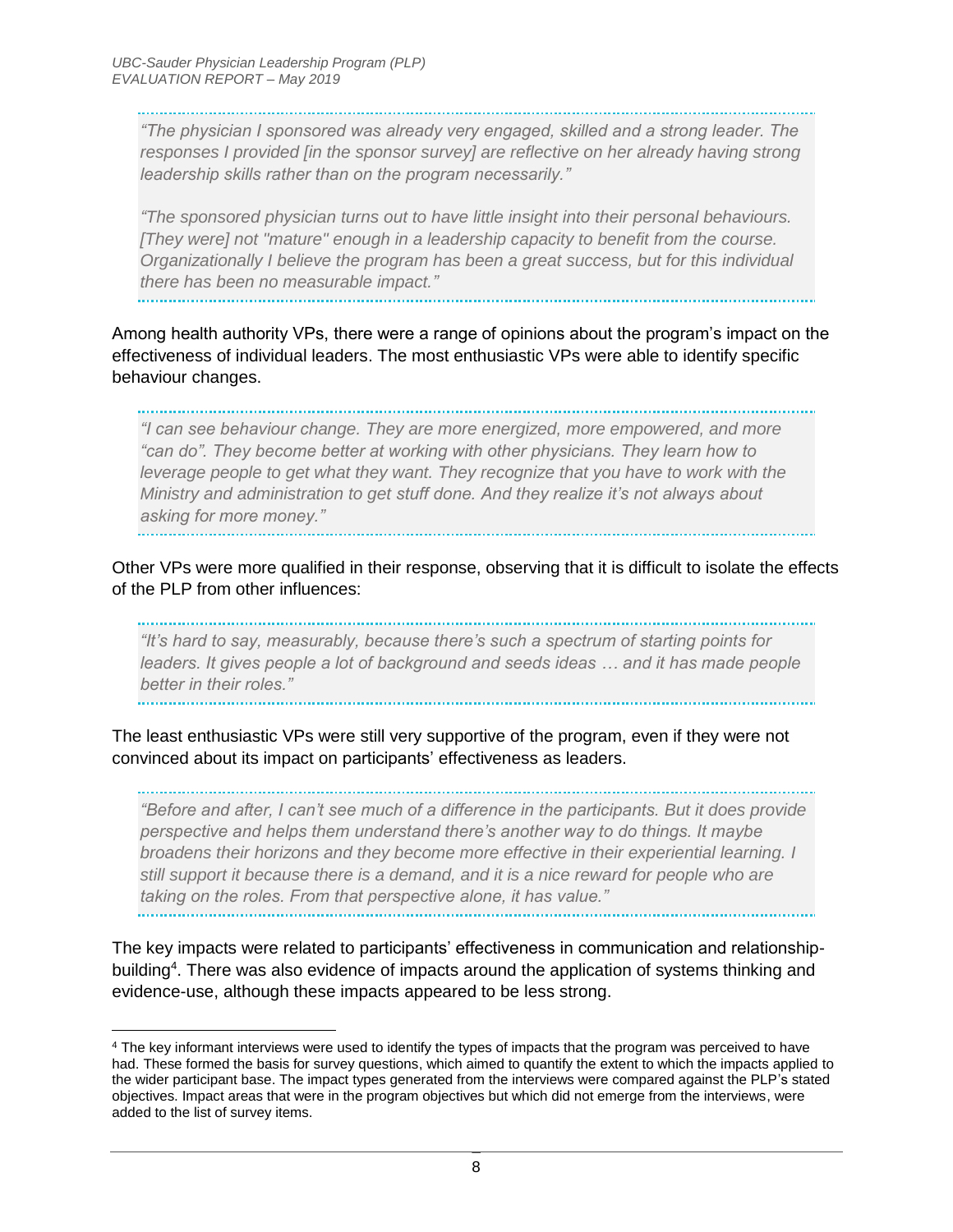

#### *Figure 7. Top 6 Effectiveness Impacts: Communication & Relationship-Building (% of Survey Respondents)*

*Figure 8. Other Effectiveness Impacts: Systems Thinking & Evidence Use (% of Survey Respondents)*



Of note, the impact related to use of data and metrics to inform decision-making did not emerge from the key informant interviews, and the survey confirmed that this impact was not as strong as expected, given the emphasis on this in the course content. The impact related to alignment between the physician leader's work and organizational priorities was also not as strong as expected. Possible contributing factors are explored in **Section 3.3**.

No positive or negative unintended consequences around physician leader effectiveness were identified.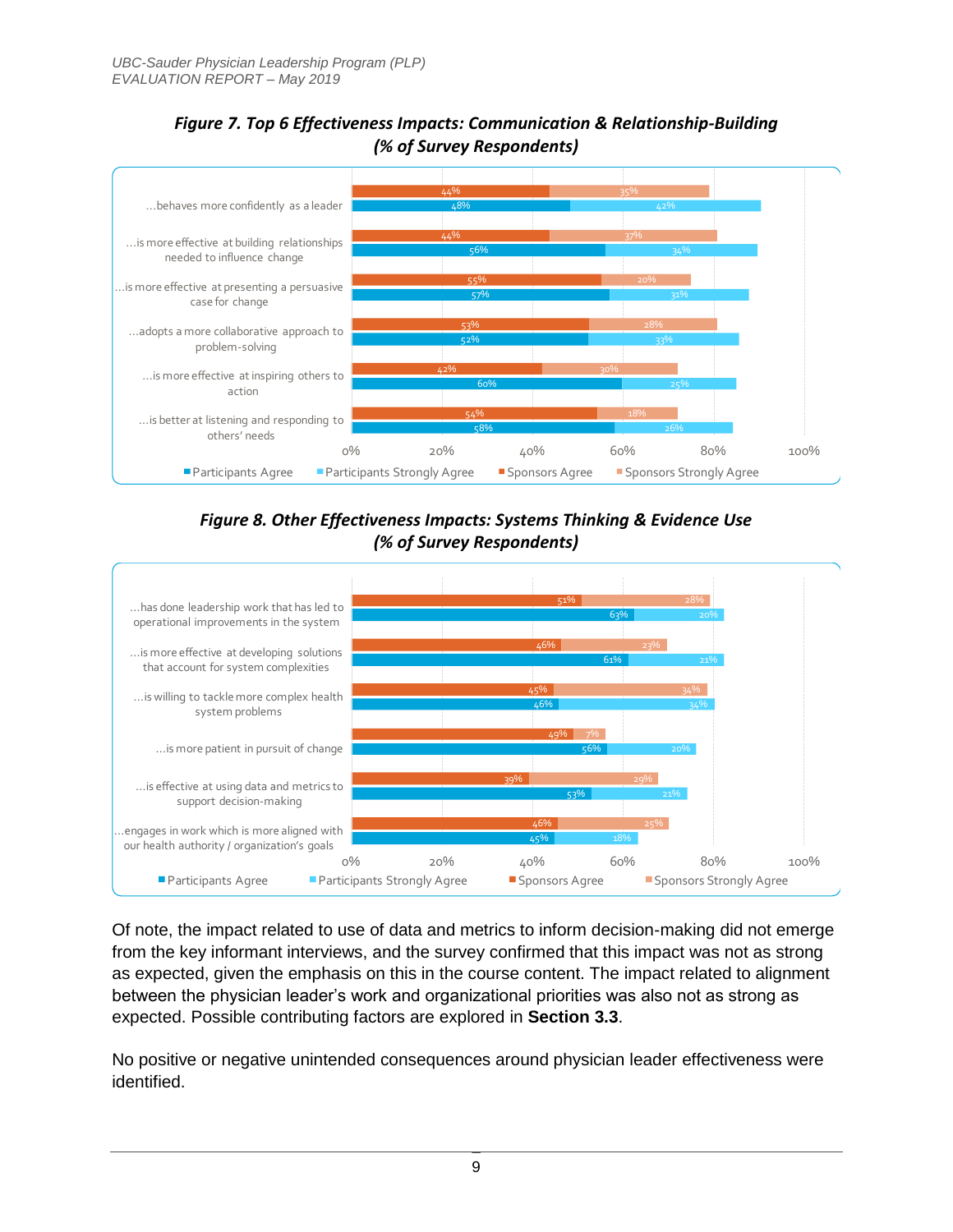#### *3.2.3 PLP peer network impacts*

Ongoing PLP peer network impacts were not as strong as expected. The evaluation found limited evidence of systematic efforts to harness the capacity of PLP peer networks.

The evaluation found that although participants value the peer networking and learning during the course, the relationships are often not sustained. Just over half (51%) of participant survey respondents indicated that they draw support from the peers they met in the PLP. Slightly more (57%) indicated that they draw support from others in their organization who completed the PLP.

Qualitative data confirmed that the peer networks or relationships that do form are typically ad hoc, rather than systematically supported or encouraged:

*"I didn't keep in touch with my cohort. But I have worked with another graduate from the PLP and I see a group of four or five who keep popping up at similar events and in similar roles. In the agency [where I work] I don't know who has taken it."*

#### *3.2.4 Organizational and system-level impacts*

Organizational and system-level impacts were challenging to identify. Although not primarily designed to deliver organizational and system-level impacts, the completion rate and level of change achieved through participants' Action Learning Projects is an early marker of the PLP's organizational or system-level impact.

Organizational and system-level impacts proved very challenging to identify. This is related in part to the limitations mentioned at the outset of this report: specifically, the lack of clearly articulated organizational or system-level objectives, baseline data and an embedded system for measurement.

The Action Learning Projects (ALPs) participants are required to undertake show a "slice" of organizational impact, as well as further signals about the impact of the PLP on individual physician leaders' effectiveness. The primary purpose of the ALPs is to provide a mechanism for participants to apply their learning, by collaborating directly with a team of operational or administrative counterparts from their organization (usually the health authority) to influence real change in their department.

Just over half (54%) of participants were able to fully complete their ALP as planned; a further quarter (25%) were able to partially complete it and 11% are still in progress. A majority of participants and sponsors (60% and 62% respectively) indicated that their ALP led to a change that improved patient outcomes. Of those, well over one third (40%) led to changes that were at the health authority or regional level, or higher.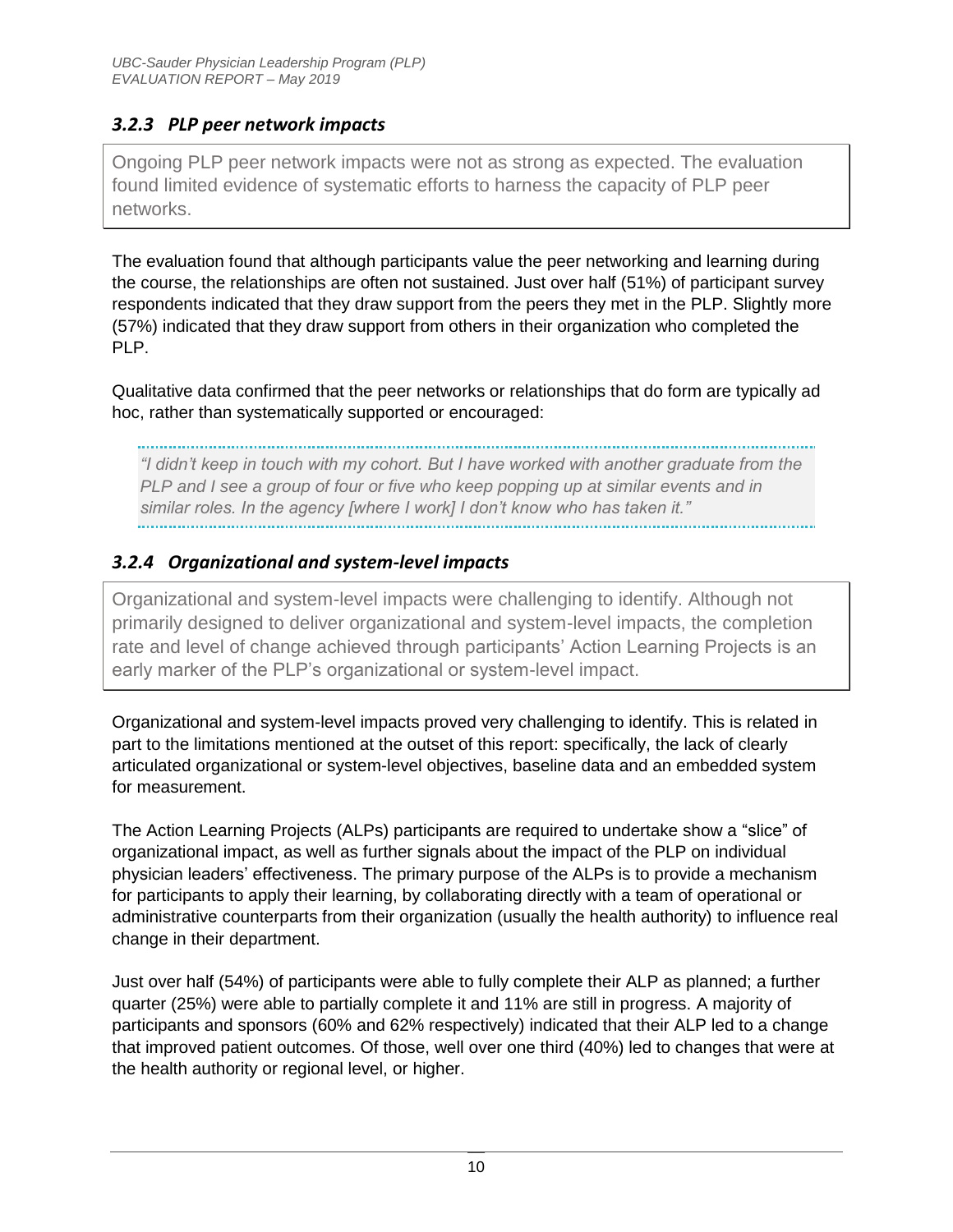

#### *Figure 9. Action Learning Project Impacts*

Although the evaluation showed evidence of organizational impact through the ALPs, it is notable that nearly a quarter of participants and over one third of sponsors could not say whether their ALP led to a change that improved patient outcomes. When directly prompted, organizational leaders (i.e. health authority VPs) were not able to comment on the ALPs' impact, either overall or with respect to individual projects. Possible contributing factors are discussed in **Section 3.3**.

No positive or negative unintended consequences around organizational or system-level impacts were identified.

#### **3.3 ORGANIZATIONAL REQUIREMENTS, PROCESSES AND SUPPORTS FOR THE PLP AND PARTICIPANTS**

#### *3.3.1 PLP target market*

There was some disagreement between health authority stakeholders about the target market for the PLP. Senior stakeholders expressed a desire to be able to access this type and quality of training for a wide range of leaders, including physicians with leadership potential who are not yet in formal leadership roles.

Stakeholders agreed that the PLP target market includes senior physician leaders. In at least one health authority, the program is considered "finishing school" for senior physicians. This label does not appear to be used as a disparagement or as a negative comment on the program's value: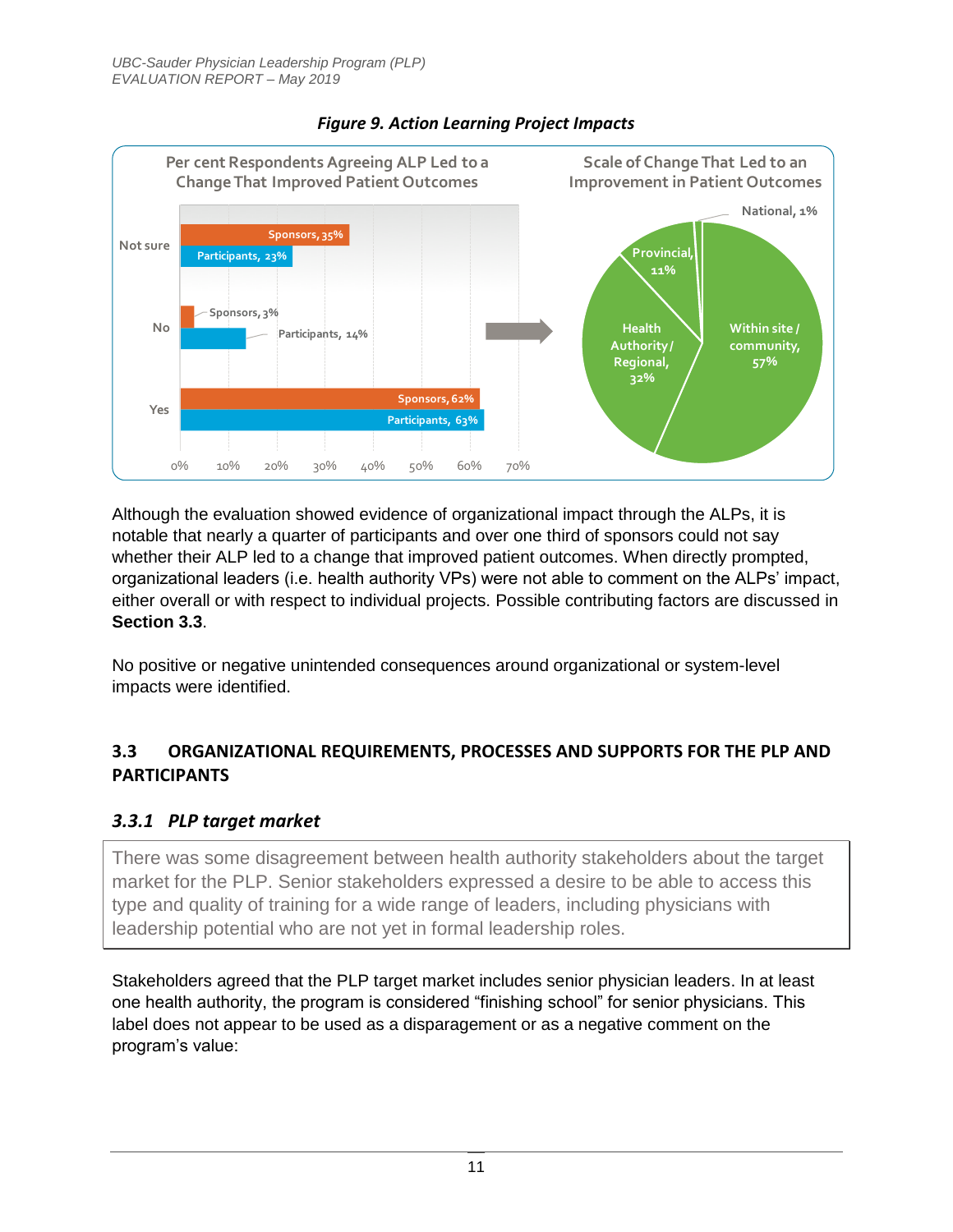*"For us, Sauder is "finishing school". It's for the physician leader who has already been a Department Head that we want to promote to Chief of Staff, or Chiefs of Staff that we want to move to EMD. The PLP is to give them polish, to be able to interact with senior leaders."*

Given that many health authorities' senior leaders have already completed the PLP, the trend towards engagement of less experienced leaders as well as senior leaders represents a natural evolution in the target market. As indicated by the preceding sections, the PLP seems to have been able to accommodate more junior leaders without losing its impact.

However, there was disagreement across health authorities as to how far down the leadership experience chain the PLP effectively reaches. For example, some felt that the program is not for those initial leadership roles, and that participants need to have some "war wounds" to get the most out of it. In other health authorities, there are no parameters around the level of seniority potential participants need to have. At least one funder indicated that health authorities have been encouraged to think about up-and-coming physicians:

*"There's an urgency to raise up a younger set of leaders. We need to find the "diamonds in the rough" and bring them up. There's really nothing for this group."*

Stakeholder interviews suggested some uncertainty about whether the PLP's target market can be stretched to include these emerging leaders (i.e. those with identified leadership potential but no formal role), or whether a different program would be required. A question on the sponsor survey specifically asked respondents whether they felt there was a need for a separate program that targets emerging leaders. The response was mixed. Those in favour of a separate program (n=25) felt that the learning needs of emerging leaders are substantially different from more established leaders, and that a separate program would enable the PLP to provide more sophisticated material for established leaders. Those against a separate program (n=16) indicated that having a wide range of experience in the cohort is beneficial to the learning of both established and emerging leaders.

#### *3.3.2 Participant selection*

Selection processes vary substantially across health authorities. In some health authorities, participant selection appears to be driven almost exclusively by word of mouth and self-nomination. In other health authorities, selection processes are starting to be anchored within broader leadership development programs or pathways.

The PLP's visibility in most health authorities is heavily influenced by word-of-mouth; specifically, promotion of the program by former participants. This is reflected in the program data about sponsorship: over one third (37%) of sponsors completed the program themselves, and just under a third (32%) of participants were sponsored by a former participant.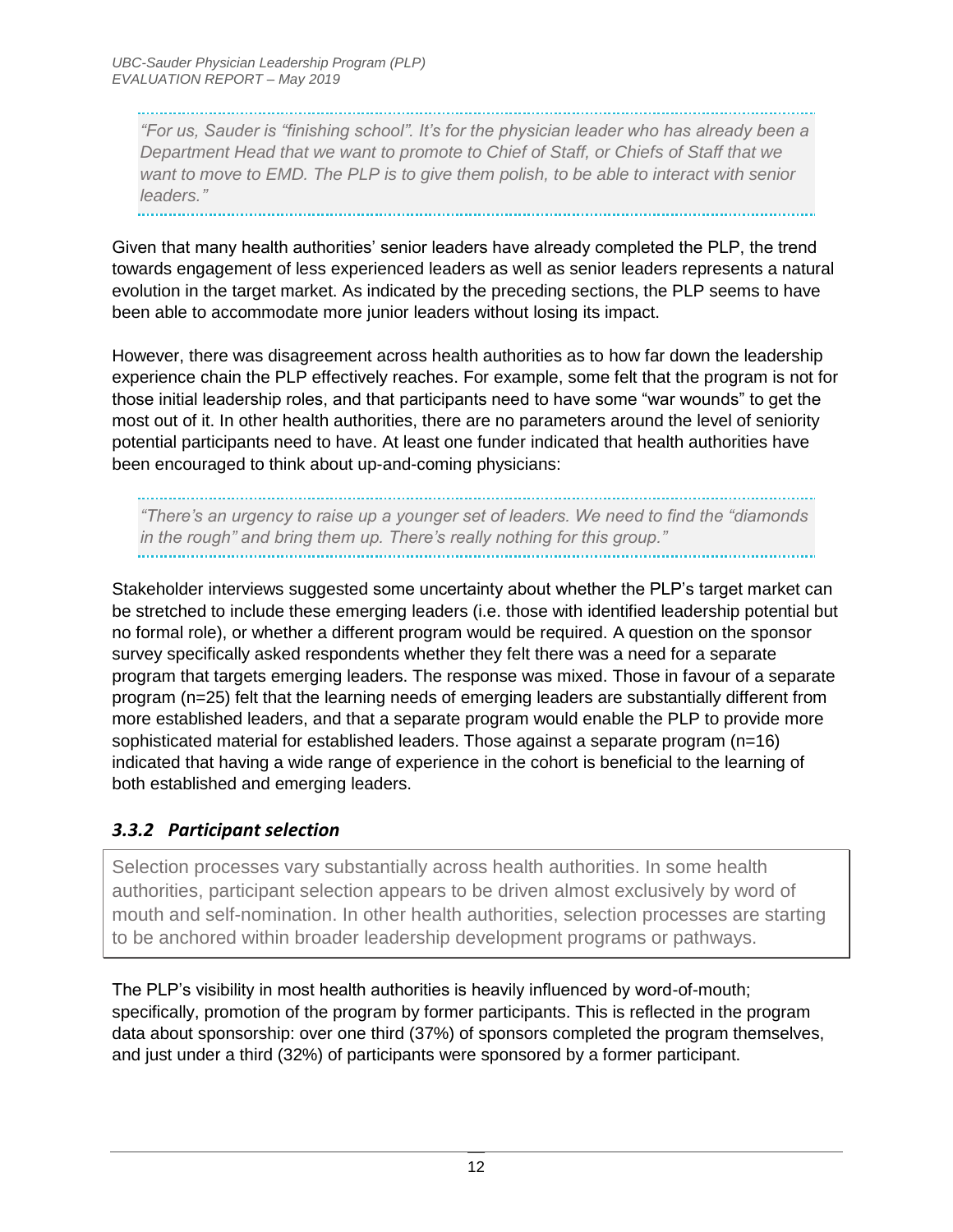Formal promotion of the program promotion is generally fairly contained, with the designated leader responsible for physician leadership and / or engagement maintaining a list of senior medical leaders who receive notification about the program whenever a new intake is announced.

Self-nomination to the program is common across all health authorities. This is generally perceived as positive, as it reflects interest in leadership and in developing skills to become a better leader.

However, the extent of active targeting and vetting of suitable candidates varies across health authorities. In some health authorities, the process is entirely driven by self-nomination, with a senior leader or sponsor simply assessing whether the candidate is minimally eligible and signing off. Self-sponsorship is allowed.

In other health authorities, PLP selection is starting to be anchored within a broader leadership program or pathway. Interior Health, for example, has developed a leadership pathway model which defines the leadership knowledge, skills and behaviours required at every level of leadership in the organization. This health authority recently surveyed medical and administrative leaders to identify emerging leaders who will be targeted for leadership and management training, including (but not limited to) the PLP. The PLP application process has recently been revised. An application form, which includes questions about the applicant's leadership aspirations, leadership experience, involvement in change initiatives and understanding of key issues facing the health authority and the provincial system, is required. Applicants are then interviewed by a trio of Executive Medical Directors to determine their candidacy.

Fraser Health has also developed a pathway model for physician leadership development. In this, the PLP is positioned as a program for senior physician leaders. Fraser Health actively targets senior leaders who have not yet completed the PLP, as well as leaders they want to groom. The application process has been recently revised to include expectation of a written statement by the applicant that includes why they want to do the program, what training they have done before, and where they want their career to go with physician leadership.

#### *3.3.3 Organizational supports during the PLP*

There are opportunities to strengthen the connection between the health authorities and the PLP structure to improve the program's impact. The key area for improvement is more active involvement and support of health authorities in the Action Learning Projects.

Although the Action Learning Project (ALP) is designed first and foremost as a learning mechanism, the evaluation suggested there may be opportunities to use the ALPs more effectively to improve the organizational impact of the PLP.

For example, at present, ALPs are not necessarily aligned with organizational priorities or capabilities. Less than half of participants sought guidance as to what ALP would best align with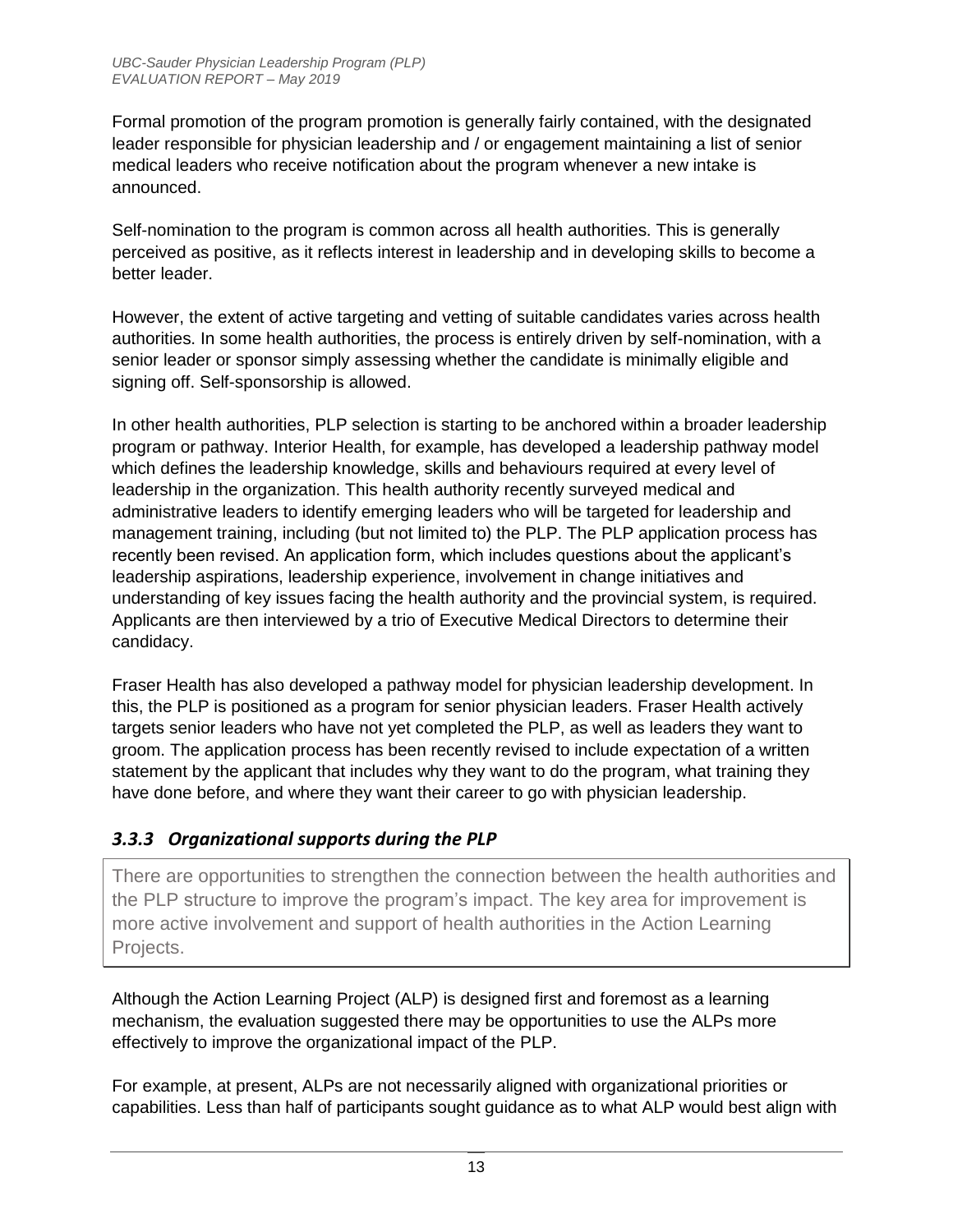organizational priorities, and qualitative data from both participants and stakeholders suggests that the decision about an appropriate project is mostly left to the discretion of the participant. While recognizing that having a passion for the project is important, there did appear to be some interest in better linking ALPs with organizational priorities.

*"A more formal linkage between the projects and how they are approved through the organization and aligned with the organizations vision / values [would help to increase the program's impact]".*

*"Could we maybe have a "job jar" of sticky points in the system? ALP participants could choose their ALP from the job jar."*

Furthermore, sponsors are often not involved in the participant's ALP. Nearly one third (32%) of sponsors indicated they were not at all involved in the participant's ALP<sup>5</sup>. The opportunity to strengthen this connection appeared as a theme in the qualitative data.

*"It would be great if a more intentional connect between the learner and sponsor was incorporated into the program-- it would support system thinking."*

There was also limited evidence of systematic mechanisms for reporting back on the experience and outcomes of the ALP. This is reflected in the finding (reported in **Section 3.2**) that over a third of sponsors were unable to say whether the ALP of the participant they sponsored led to a change that improved patient outcomes.

*"It would be good if the participants could bring back their projects. There's no process to do this. Is there a way to identify the top two projects by physicians from our health authority in each cohort, to give them the opportunity to get in front of the executive?"*

Finally, a large majority (over 80%) of PLP participants reported experiencing barriers to completing their ALP; 28% reported significant barriers. Only 60% felt they had adequate support from their organization to implement their ALP. A range of barriers to completing the ALP were mentioned by participants.

<sup>5</sup> 47% were indirectly involved, and 17% were directly involved.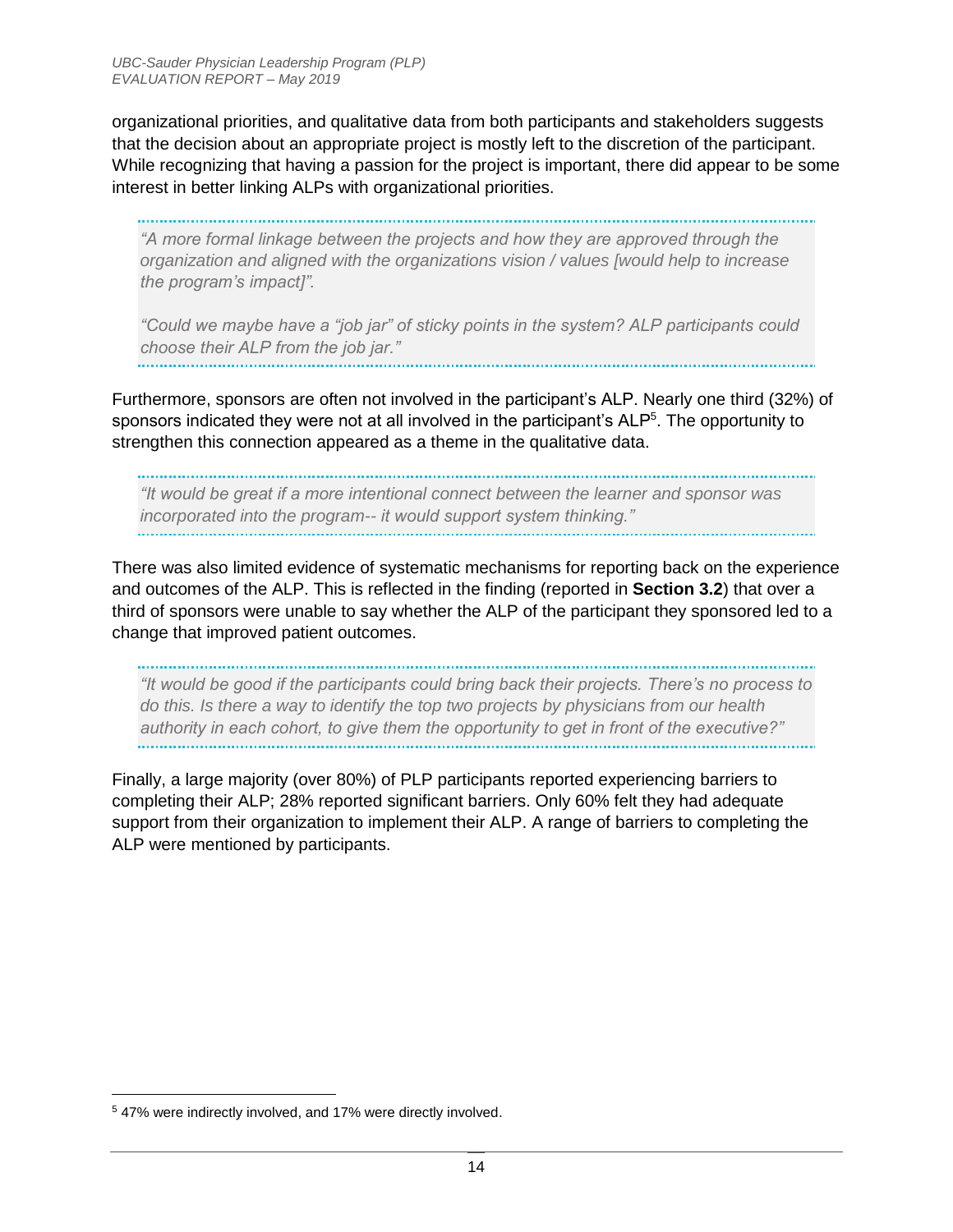

#### *Figure 10. Participants Reporting Barrier to Completing ALP (% of Survey Respondents)*

Participants recognized that encountering barriers to completing the ALP is part of the learning. However, both participants and other stakeholders recognized that closer collaboration between the participant, sponsor and operational counterpart(s) during the planning and implementation of the ALP would improve the potential for organizational impact.

*"Before finalizing a decision about the ALP it would be helpful to have a session at which the physicians could meet with site and health authority operational leaders to refine the scope and goal of the project. Sometimes this has been done after the fact and resulted in project modification. This type of session would improve clarity from the outset."*

#### *3.3.4 Ongoing organizational supports for PLP participants*

Ongoing organizational support for PLP participants could help to sustain the impacts of PLP participation. Improved institutional support for use of data in decision-making, coaching / mentoring, "refresher" courses for graduates, and organized PLP peer networking events were the key supports identified. Barriers to career progression are being experienced by more participants in later cohorts than in earlier cohorts, but qualitative data did not signal this as a major issue.

A frequent theme in the stakeholder interviews and qualitative survey data was that participants go through the PLP and experience substantial growth, but that when they return to the organization, support for their ongoing development is very limited. Just over half (58%) of PLP participant survey respondents indicated that support for further leadership development had been adequate.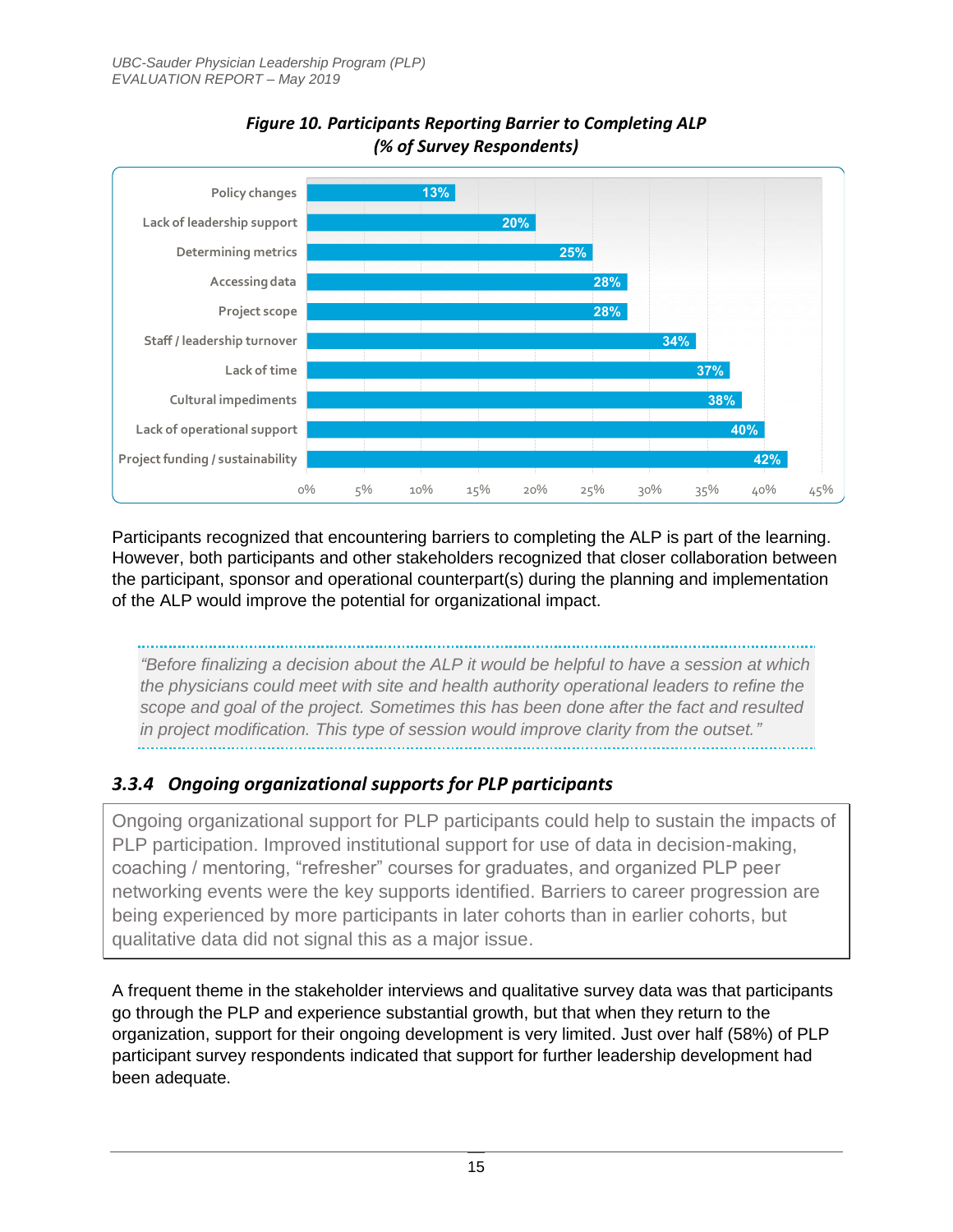Participants and stakeholders identified a number of ways in which health authorities and other sponsoring organizations could help to sustain the impacts of PLP participation, and thus increase the program's overall impact.

Access to formal coaching or mentoring from within the health authority was identified as one key opportunity. This was thought to be particularly important in the first few months after PLP participation, as a means of support to implement learning and overcome early barriers.

*"I think graduates need ongoing support in their first few years to develop their skills. We are very vulnerable to early failures when we return to organizations that don't understand the modern leadership approach."*

Access to "refresher courses" to consolidate or extend learning on the course concepts was also thought to be useful.

*"There should be a PLP course for graduates of the initial course to review and consolidate and further our skills."*

*"I wish there was a next level I could attend."*

A third opportunity for improvement is to provide structured mechanisms for regularly bringing together PLP graduates for networking, mutual support and shared learning.

As noted in the section above, determining metrics and accessing data were key barriers to implementation of ALPs, and the evaluation found that this is an ongoing challenge. A majority of PLP participants (71%) indicated that they had experienced ongoing barriers to using data and metrics to improve decision-making in leadership roles; of these 21% had experienced significant barriers. In the participant survey, there were comments from over 100 respondents (of a total 150 respondents) describing these barriers. Almost all of these related to data access.

*"Real time data is needed for QI. Retrospective data is not helpful. Real time data is very difficult to retrieve from electronic data systems or from MoH."*

*"Current legislative framework does not support data sharing between and among health authorities and the college and the Ministry of Health."*

*"Difficulty accessing information … due to the fragmented system and different electronic systems."*

*"Difficulty extracting data from health records."*

*"Ease of access to complex metrics on performance."*